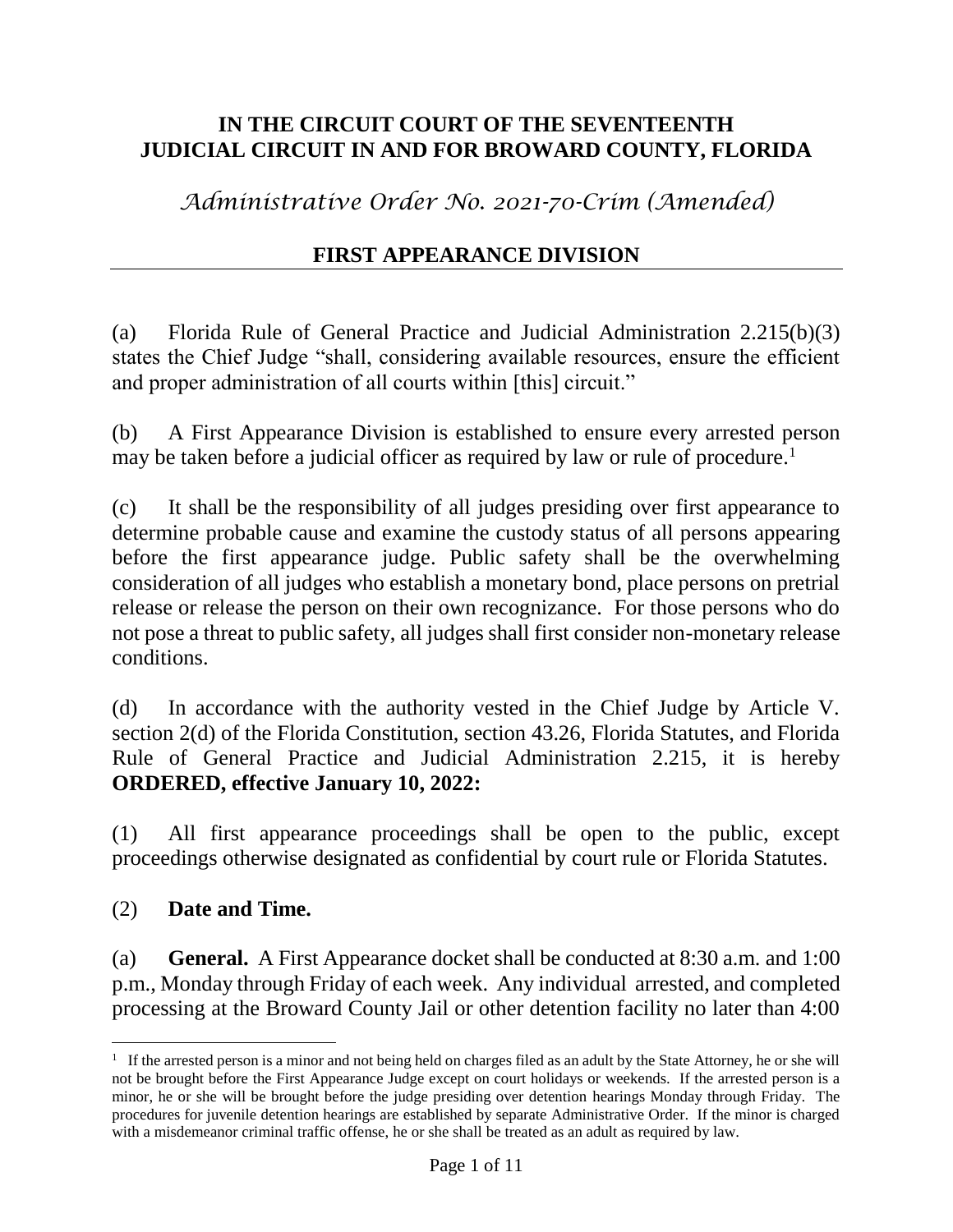a.m., shall be placed on the 8:30 a.m. docket, except as otherwise provided in this Administrative Order. Any individual arrested and completed processing at the Broward County Jail or other detention facility no later than 9:00 a.m. shall be placed on the afternoon docket, except as otherwise provided in this Administrative Order. Nothing in this Administrative Order precludes the judge presiding in first appearance to alter the schedule for judicial efficiency.

(b) On court holidays, Saturdays, and Sundays, the First Appearance docket shall be conducted at 8:30 a.m. only. First Appearance matters held on court holidays, Saturdays, and Sundays include shelter hearings, juvenile detention hearings, and misdemeanor and felony domestic violence matters.

(c) During any natural disaster or emergency closure of the courts, the Chief Judge shall determine the time and/or location for conducting first appearance hearings.

(d) Individuals arrested for violations of probation or community control shall not be taken before the First Appearance judge, unless otherwise required under this Administrative Order, but shall be taken before the appropriate judge as set forth in paragraphs (9) and (10) of this Administrative Order.

(3) **Location.** The First Appearance hearings will be held in Room 4155 of the Broward County Courthouse-West Tower, 201 S.E. Sixth Street, Fort Lauderdale, Florida, 33301, with video links to any and all facilities where the arrested individual is detained by the Broward County Sheriff.

### (4) **Required Attendance.**

 $\overline{a}$ 

The following individuals shall be present at the First Appearance hearings: First Appearance Judge<sup>2</sup> (First Appearance Judge), Clerk of the Courts or her designee (herein Clerk), State Attorney or his designee (herein State Attorney), Public Defender or his designee (herein Public Defender), Court Video Operator/Digital Court Reporter, Sheriff or his designee(s) (herein Sheriff) as

<sup>&</sup>lt;sup>2</sup> Monday through Friday dockets for all first appearance matters will be heard by a county court judge assigned pursuant to a separate Administrative Order. A circuit or county court judge will be assigned to all First Appearance duties by memorandum from the Chief Judge to preside at dockets held on Saturdays, Sundays, and court holidays. If a judge assigned to a First Appearance docket is not able to preside, for any reason, he or she shall secure a replacement and advise the Chief Judge, Trial Court Administrator, Administrative Judge for the County Court, Chairperson for the County Criminal Division, and Clerk, in writing, of his or her replacement. If the judge is not able to provide written notice, he or she shall verbally advise the Chief Judge, Administrative Judge for the County Court, Chairperson for County Criminal Division, and Clerk, and thereafter provide written notice. In the event a judge resigns or retires, the judge appointed or elected to fill the vacancy shall be responsible to preside at the dockets assigned to the judge who resigned or retired.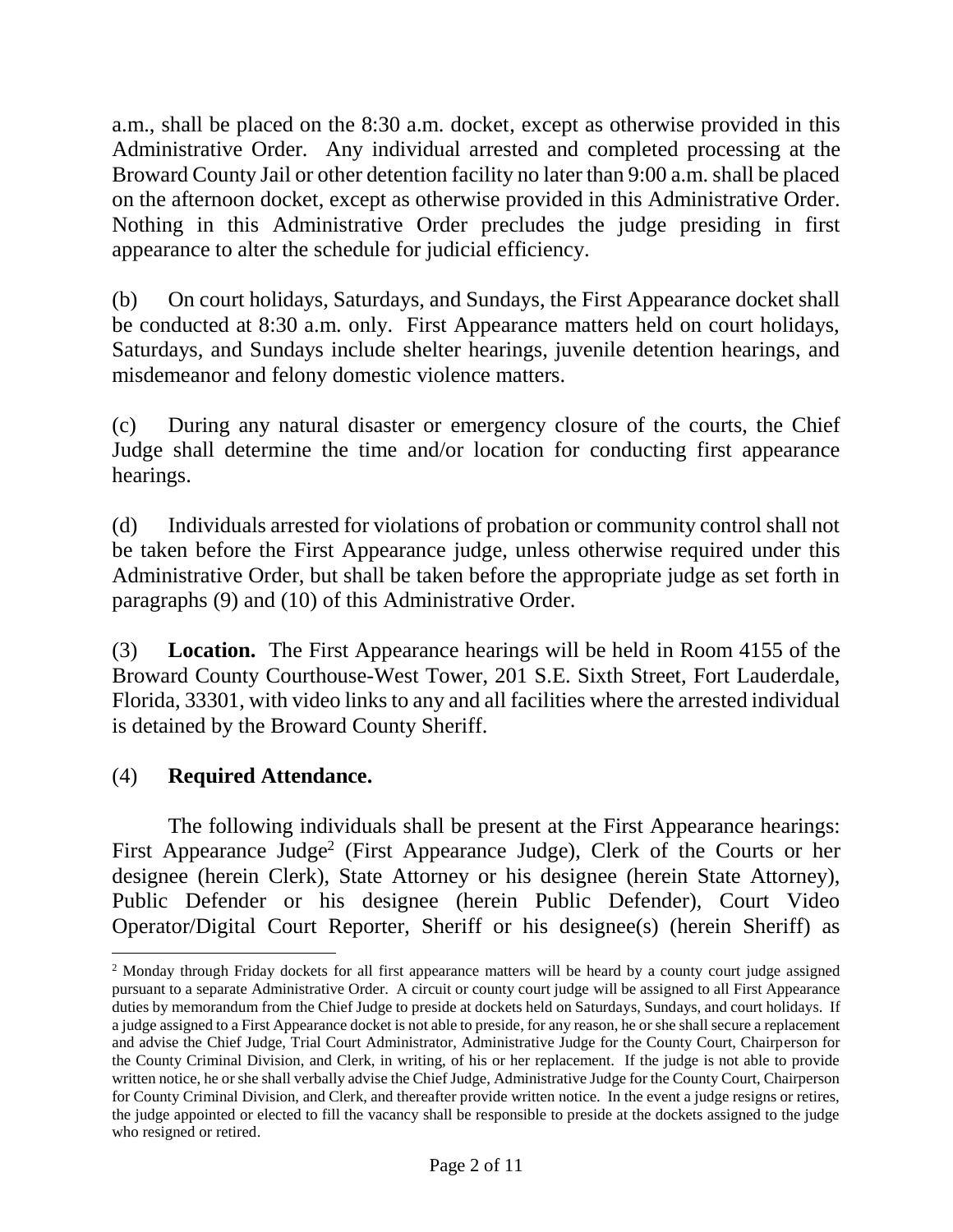necessary to provide security, Court Bailiff assigned by the Sheriff, Pre-Trial Services<sup>3</sup> or designee(s) (herein Director), and the individual being detained by the Sheriff.

A Spanish Interpreter and Creole Interpreter shall be on call/available for the scheduled First Appearance dockets on Monday through Friday. A Spanish Interpreter shall be on call/available for the scheduled First Appearance dockets on Saturdays, Sundays, and court holidays. If an interpreter is required and none is available, the First Appearance Judge shall determine if there is probable cause to continue to detain the individual and reset the matter for the next court business day on the afternoon docket so that an interpreter may be present at the hearing. The First Appearance Judge shall advise the Trial Court Administrator's Interpreter Services of the case number, date and time of the hearing, and language required.

If the First Appearance Judge determines the detained individual voluntarily refuses to attend the First Appearance hearing, the First Appearance Judge shall determine probable cause for the absent individual as required by law or rule of procedure.

#### (5) **Representation at First Appearance.**

 $\overline{a}$ 

All persons arrested for and/or charged with violating a state statute, or county or municipal ordinance are entitled to representation by legal counsel at first appearance.

If the accused has not retained private counsel to represent them, and if the accused is indigent and arrested for and/or charged with violating a state statute, the Office of the Public Defender shall be appointed to represent the accused at first appearance. The representation shall continue until the Clerk makes a determination on the accused's application for indigent status. Should the Clerk determine the accused is not indigent, or if the accused does not submit an application for criminal indigent status within seven (7) days after being brought before the Court for his or her first appearance hearing, the Office of the Public Defender shall be discharged from representation without further order of the Court.

<sup>&</sup>lt;sup>3</sup> Pre-Trial Services shall provide the First Appearance Judge with a pre-trial assessment of each defendant appearing at first appearance. Pre-Trial Services shall utilize the Ohio Pre-Trial Assessment Tool. The First Appearance Judge may utilize the results from such assessment, together with any other relevant information, in determining release conditions or bond.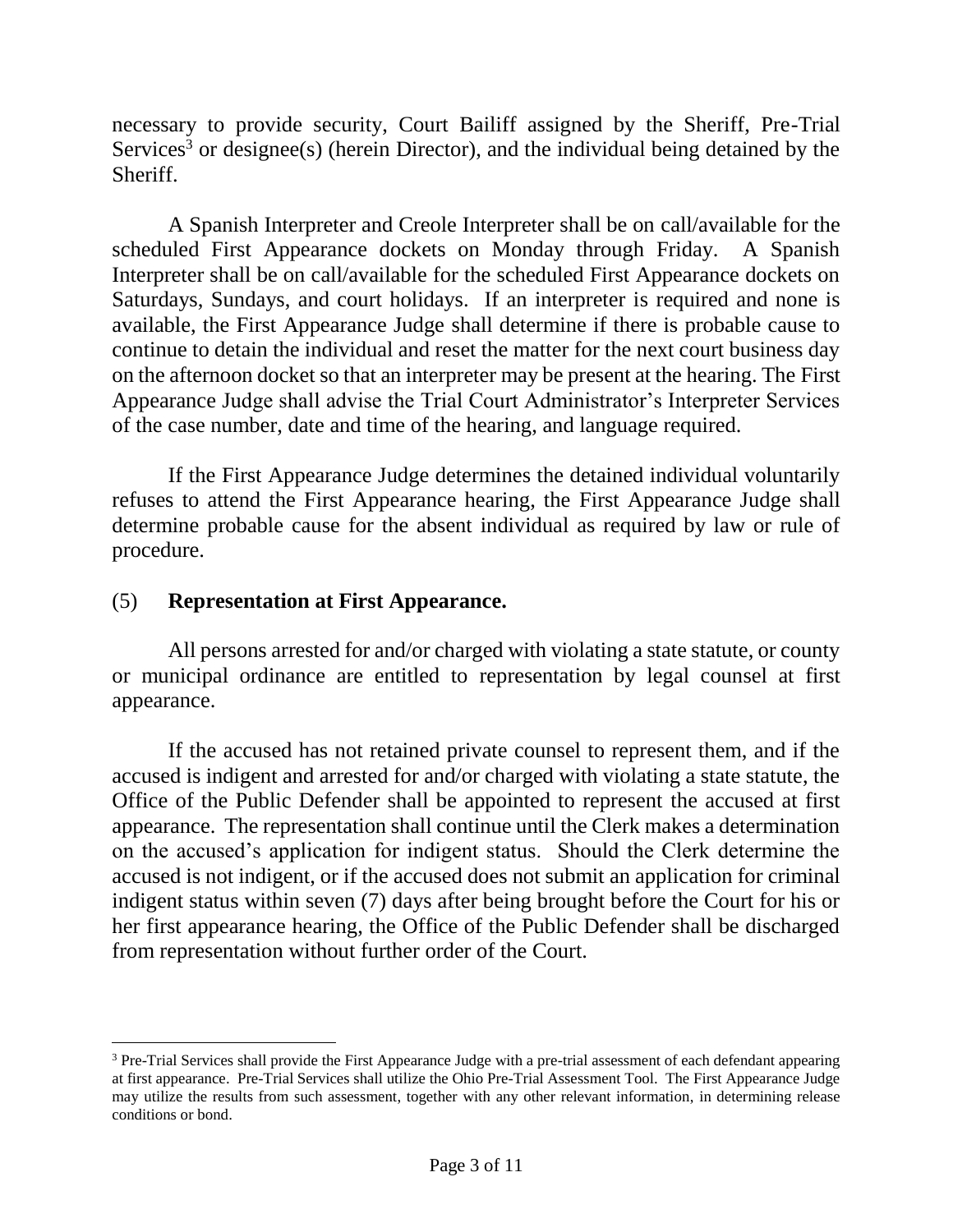If the accused has not retained private counsel to represent them, and if the accused is indigent and arrested for and/or charged with violating a county or municipal ordinance, and the county or municipality has not entered into an agreement with the Public Defender pursuant to section 27.51, Florida Statutes to represent individuals arrested for only county or municipal ordinance violations, the arresting entity shall have an attorney or attorneys present at First Appearance for appointment by the presiding judge for indigent individuals Monday to Friday at 9:30 a.m. and 1:30 p.m. On weekends and court holidays, the municipality shall have an attorney present at First Appearance between the hours of 9:00 a.m. and 10:00 a.m.

If the county or municipality has not entered into an agreement with the State Attorney pursuant to section 27.02, Florida Statutes to prosecute county or city municipal ordinance violations, the arresting entity shall have an attorney present at First Appearance Monday to Friday at 9:30 a.m. and 1:30 p.m. On weekends and court holidays, the arresting entity shall have an attorney present at First Appearance between the hours of 9:00 a.m. and 10:00 a.m.

The county and each municipality shall provide the Chief Judge, Clerk, Sheriff, and First Appearance Judge the name of the attorney who is prosecuting violations on its behalf and the name of the attorney to be appointed for indigent individuals charged with only a county or municipal ordinance no later than the first of each month.

### (6) **Required Pleadings/Papers.**

(a) The following documents shall be provided to the First Appearance Judge at the first appearance hearing for each individual: (i) booking slip; (ii) probable cause affidavit or other document setting forth the reasons for the individual's arrest; (iii) Pretrial Services Report; and (iv) the individual's criminal history information<sup>4</sup>, if completed. Broward Pretrial Services shall also provide to the Court, Public Defender and State Attorney a risk assessment report objectively assessing risk factors for the accused.

(b) The Clerk or Broward Pretrial Services shall provide a copy of the booking slip, probable cause affidavit, risk assessment evaluation or other document setting forth the reasons for the individual's arrest and any other paper as required by law or rule of procedure to the State Attorney, Public Defender, and Director.

 $\overline{a}$ <sup>4</sup> Administrative Order III-97-A-13A remains in effect. If the criminal history is not provided at the time of booking as set forth in Administrative Order III-97-A-13A, the criminal history shall be provided by the Sheriff.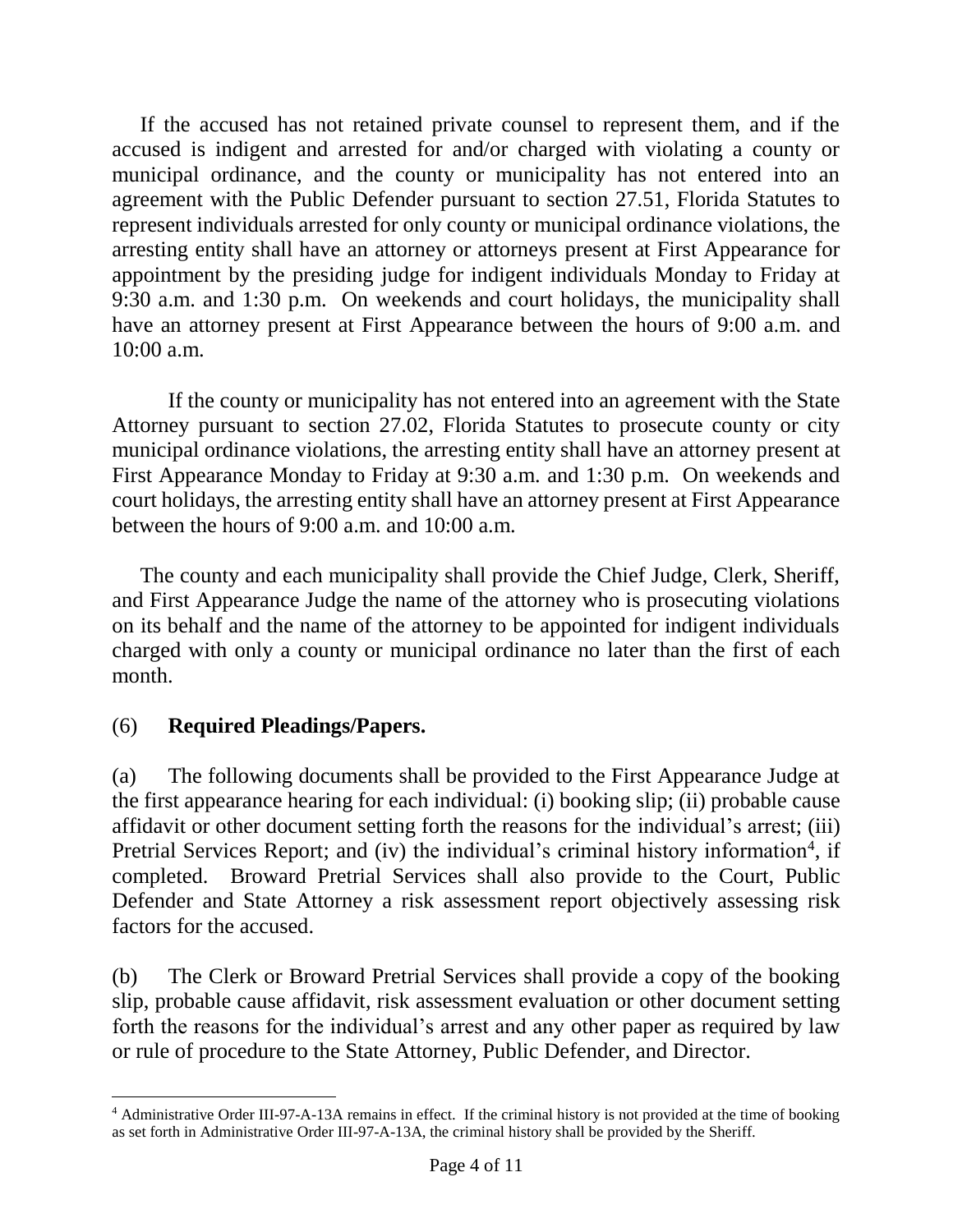(c) The Clerk or Sheriff shall prepare and provide to the First Appearance Judge, Administrative Judge of the County Court, State Attorney, Public Defender, Director, and Sheriff or Clerk a printed list of all cases heard at each First Appearance docket. The Clerk and Sheriff shall confer to determine which entity will be responsible for providing the printed list as required by this provision.

(7) All individuals in the custody of the Sheriff being detained because of an arrest, warrant, capias, or order shall be brought before the First Appearance Judge for a hearing within twenty-four (24) hours of his or her arrest as required by law or rule of procedure, unless otherwise indicated in this Administrative Order.

(8) **Release On Own Recognizance**. It is a routine occurrence that persons charged with misdemeanor crimes cannot afford the bond associated with such charge because of financial constraints or hardship. Under Florida law, individuals charged with certain offenses, including misdemeanor crimes, are entitled to pretrial release on reasonable conditions. An individual's entitlement to reasonable pretrial release conditions shall not be tied to their financial ability to post a monetary bond. As such, when considering pretrial release for all cases where an individual is arrested for and/or charged with a misdemeanor crime, excluding misdemeanor crimes for or involving driving under the influence, stalking, violation of a court order, indecent exposure (excluding urination), battery, domestic violence, or animal cruelty, monetary release conditions shall be disfavored and the presumption shall be in favor of release on non-monetary release conditions, including release on the defendant's own recognizance. This presumption, already recognized under Florida Law, does not limit the authority of the First Appearance Judge to consider all relevant and legal factors in determining pretrial release, including those set forth in section 903.046, Florida Statutes and Florida Rule of Criminal Procedure 3.131.

(9) **Second Hearing before the First Appearance Judge.** If any individual is still being detained on a misdemeanor charge or county or municipal ordinance violation and has not been released from the Sheriff's detention facility within two (2) days after being granted bond or pretrial release at his or her first appearance hearing, or if any individual is detained on a non-violent second or third degree felony charge, which is not an offense listed in section 907.041(4), Florida Statutes, and has not been released from the Sheriff's detention facility within two (2) days after being granted bond or approved for release under the supervision of Pre-Trial Release program at his or her first appearance hearing, there shall be a second hearing before the First Appearance Judge on the first court business day that is not a weekend or court holiday at the afternoon docket for first appearance hearings. The Director shall prepare the list of individuals eligible for a second hearing and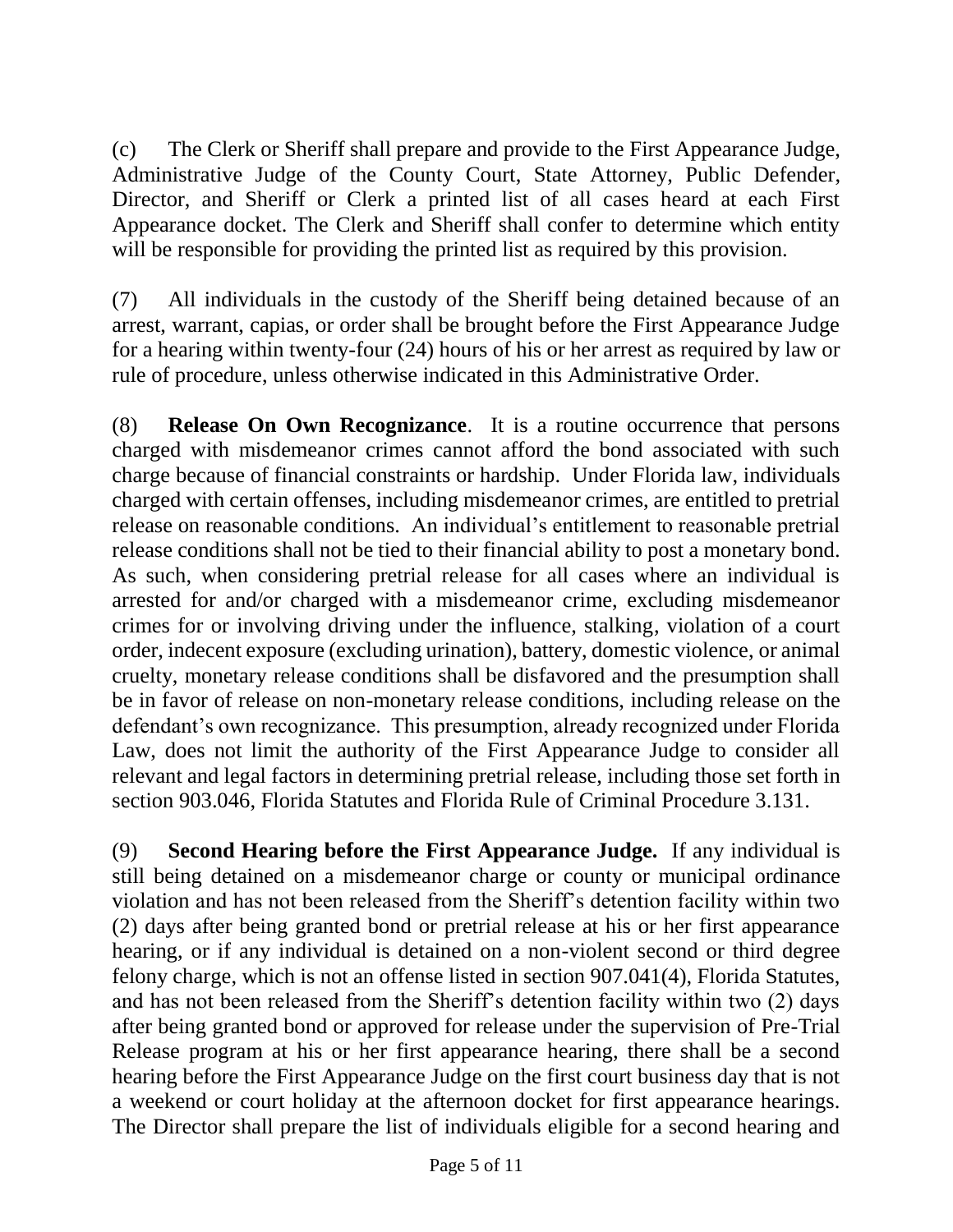forward the list to the Clerk. The Clerk shall thereafter prepare and distribute a copy of the second hearing docket to the First Appearance Judge, Administrative Judge of the County Court, State Attorney, Public Defender, Office of Criminal Conflict and Civil Regional Counsel, Sheriff, and attorney retained by the county or each municipality to represent individuals charged with only a county or municipal ordinance violation.

# (10) **In Custody Felony Violation of Probation.**

(a) All persons arrested on a felony warrant for violation of probation or community control shall be transported, upon arrest, to the Broward County Main Jail.

(b) The Broward Sheriff's Office shall ensure that all persons arrested Monday-Thursday and on Sunday on a felony warrant for violation of probation or community control and who are held with no bond or who are unable to post a monetary bond are taken directly to the division judge presiding over their case the next court business day following their arrest.

(c) Individuals arrested on a Friday, Saturday, or court holiday on a felony warrant for violation of probation or community control and who are held with no bond or who are unable to post a monetary bond shall be taken before the division judge presiding over their case the next court business day following their arrest.

(d) It shall be the responsibility of the Department of Corrections and the Clerk to ensure that all necessary paperwork, including pleadings, warrants, etc., relating to the allegations of violation of probation or community control is provided to the Court, Public Defender, and State Attorney contemporaneously with the Defendant's court appearance.

(e) The Clerk, Sheriff, or Department of Corrections shall prepare and provide to each division judge, the State Attorney and Public Defender, a daily (Monday-Friday) printed list of all cases to be heard by each division judge in accordance with this section.

(f) All persons arrested on a felony warrant for violation of probation or community control, the basis of which is a new law violation, shall be taken before the First Appearance Judge in accordance with this Administrative Order. A subsequent hearing for persons arrested for and/or charged with a new law violation and a violation of probation or community control pursuant to section 948.06, Florida Statutes, shall be held by the division judge presiding over their case two (2)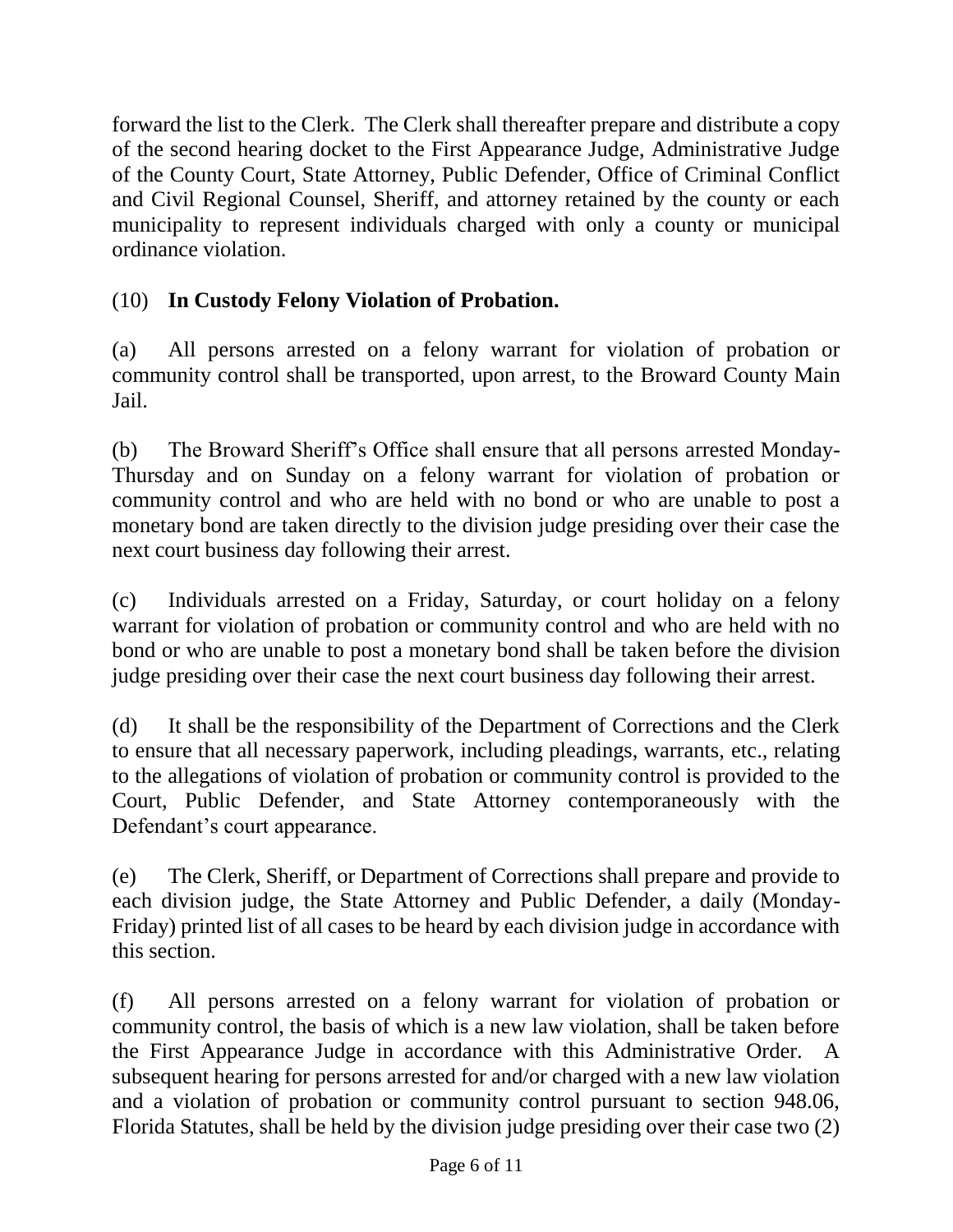days following their arrest, or the next court business day if the second day is a weekend or court holiday.

(g) In any case where the assigned division judge is unavailable, the Clerk or Sheriff shall notify the Administrative Judge of the Circuit Criminal Division in order for a hearing to be scheduled before an available judge. If the Administrative Judge of the Circuit Criminal Division is unavailable, the Clerk or Sheriff shall notify the Chief Judge.

# (11) **In Custody Misdemeanor Violation of Probation.**

(a) All persons arrested on a misdemeanor warrant for violation of probation shall be transported, upon arrest, to the Broward County Main Jail.

(b) All persons arrested Monday-Thursday and on Sunday on a misdemeanor warrant for violation of probation for a case with a designation 10, and who are held with no bond or who are unable to post a monetary bond, shall be taken directly to the division judge presiding over their case the next court business day following their arrest.

(c) Individuals arrested on a Friday, Saturday, or court holiday on a misdemeanor warrant for violation of probation for a case with a designation of 10 and who are held with no bond or who are unable to post a monetary bond shall be taken directly to the division judge presiding over their case the next court business day following their arrest.

(d) All persons arrested Monday-Thursday and on Sunday on a misdemeanor warrant for violation of probation for a case with a designation of 20, 30, or 40, and who are held with no bond or who are unable to post a monetary bond, shall be taken before the Chairperson of the County Criminal Division the next court business day following their arrest for appropriate action, including reassignment to another judicial officer if necessary.

(e) Individuals arrested on a Friday, Saturday, or court holiday on a misdemeanor warrant for violation of probation for a case with a designation of 20, 30, or 40, and who are held with no bond or who are unable to post a monetary bond shall be taken before the Chairperson of the County Criminal Division the next court business day following their arrest for appropriate action, including reassignment to another judicial officer if necessary.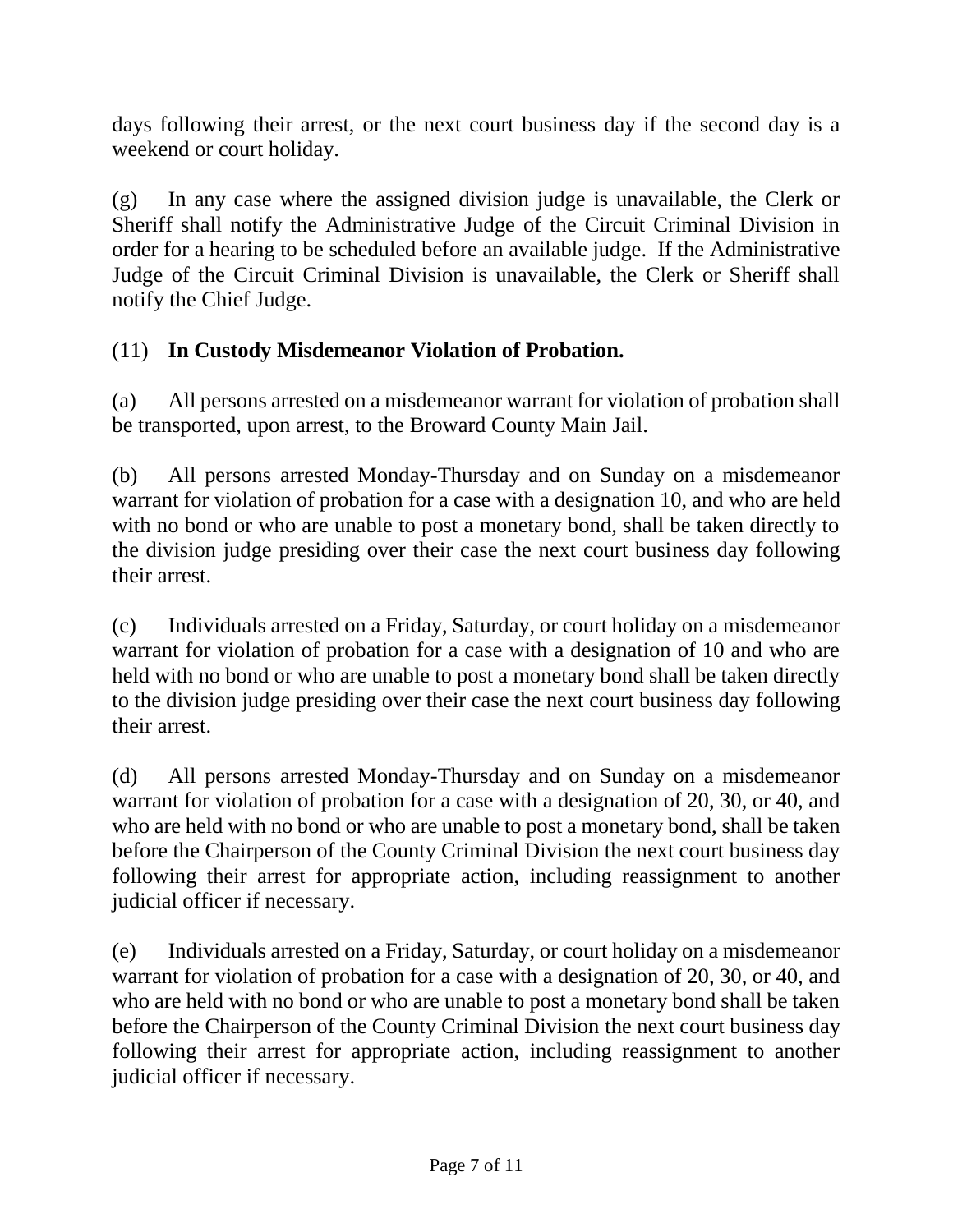(f) All persons arrested on a misdemeanor warrant for violation of probation, the basis of which is a new law violation, shall be taken before the First Appearance Judge in accordance with this Administrative Order.

(g) In any case where the assigned division judge is unavailable, the Clerk or Sheriff shall notify the Chairperson for the County Criminal Division in order for a hearing to be scheduled before an available judge. If the Chairperson for the County Criminal Division is unavailable, the Clerk or Sheriff shall notify the Chief Judge.

# (12) **In Custody Felony Violation of Pretrial Service Supervision.**

(a) All persons arrested on a felony warrant for violation of Pretrial Service Supervision (pretrial release) shall be transported, upon arrest, to the Broward County Main Jail.

(b) The Broward Sheriff's Office shall ensure that all persons arrested Monday-Thursday and on Sunday on a felony warrant for violation of pretrial release who are held with no bond or who are unable to post a monetary bond are taken directly to the division judge presiding over their case the next court business day following their arrest.

(c) Individuals arrested on a Friday, Saturday, or court holiday on a felony warrant for violation of pretrial release and who are held with no bond or who are unable to post a monetary bond shall be taken before the division judge presiding over their case the next court business day following their arrest.

(d) It shall be the responsibility of the Broward Sheriff's Office Division of Pretrial Services and the Clerk to ensure that all necessary paperwork, including pleadings, warrants, etc., relating to the allegations of a felony warrant for violation of pretrial release is provided to the Court, Public Defender, and State Attorney contemporaneously with the Defendant's court appearance.

(e) The Clerk or Sheriff shall prepare and provide to each division judge, the State Attorney and Public Defender, a daily (Monday-Friday) printed list of all cases to be heard by each division judge in accordance with this section.

(f) All persons arrested on a felony warrant for violation of pretrial release, the basis of which is a new law violation, shall be taken before the First Appearance Judge in accordance with this Administrative Order. A subsequent hearing for persons arrested for and/or charged with a new law violation and a violation of pretrial release shall be held by the division judge presiding over their case two (2)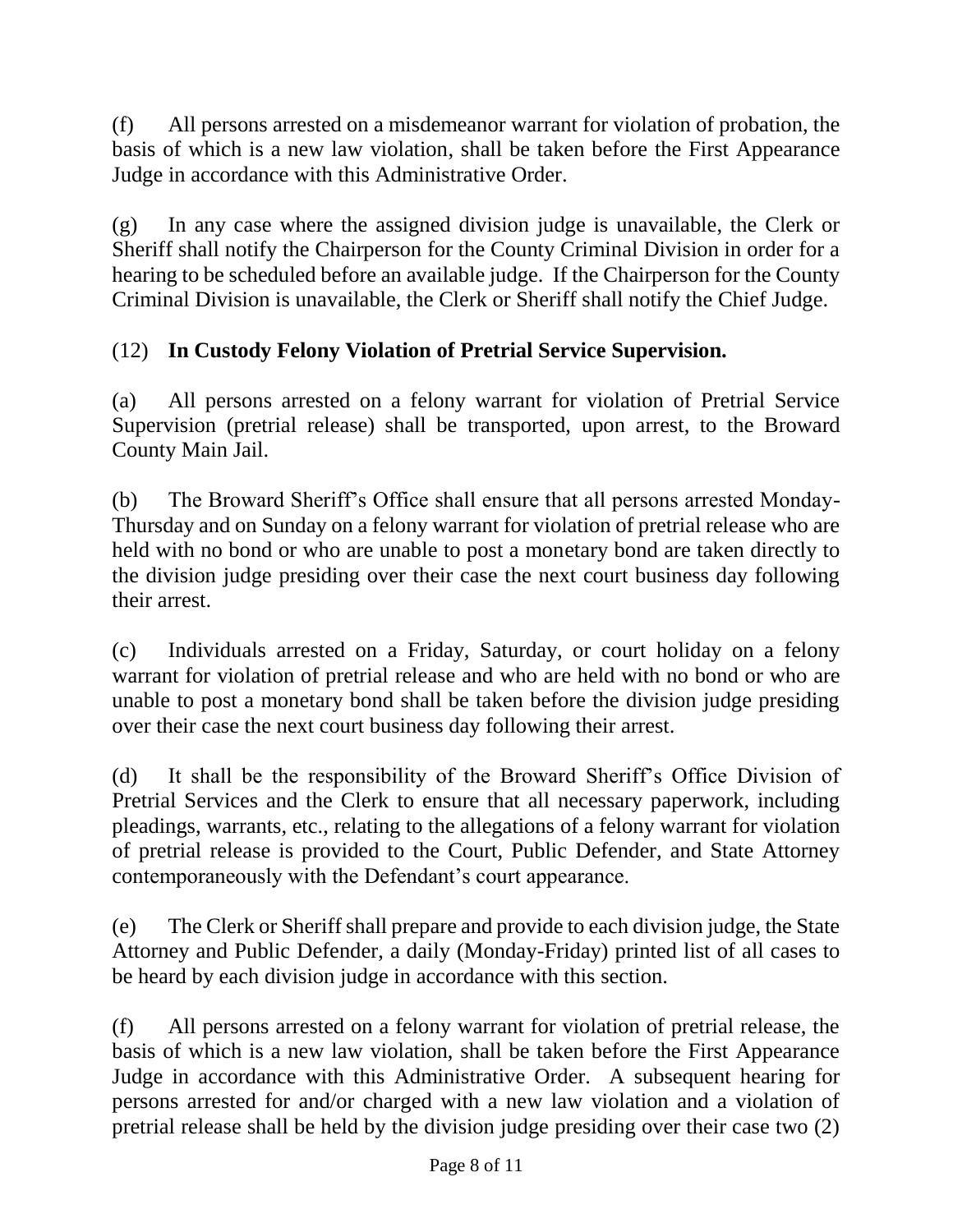days following their arrest, or the next court business day if the second day is a weekend or court holiday.

(g) In any case where the assigned division judge is unavailable, the Clerk or Sheriff shall notify the Administrative Judge of the Circuit Criminal Division in order for a hearing to be scheduled before an available judge. If the Administrative Judge of the Circuit Criminal Division is unavailable, the Clerk or Sheriff shall notify the Chief Judge.

(13) **Misdemeanor Domestic Violence**. All persons arrested for and/or charged with misdemeanor domestic violence shall have first appearance proceedings before the judge assigned to Division MN, except as provided in Section (2)(b) of this Administrative Order or as otherwise directed by the Chief Judge or designee.

(14) **Felony Domestic Violence**.All persons arrested for and/or charged with felony domestic violence shall have first appearance proceedings before the judge assigned to Division FV/57, except as provided in Section (2)(b) of this Administrative Order or as otherwise directed by the Chief Judge or designee.

(15) **Extradition Warrants and Extradition Hearings**. If an individual is detained on a warrant requesting or requiring extradition, the Sheriff shall provide a docket of cases to be heard to the judge presiding in Division MW with a copy to the State Attorney, Public Defender, and Clerk. All hearings required by law or rule of procedure shall be heard by the judge presiding in Division MW in courtroom WW5170 on Tuesdays and Thursdays at 1:00 p.m. or as otherwise indicated by the court, excluding court holidays. In the event the judge presiding in Division MW is unavailable or otherwise absent, these matters shall be heard by such other judge as may be designated by the Chief Judge from time to time. The Broward Sheriff's Office shall be responsible for transporting any individuals for extradition hearings.

(16) **Felony Capias Arrests.** If an individual is detained on a felony capias, the Clerk shall set the case on the presiding judge's next court business day docket.

(17) **Misdemeanor Capias Arrests**. Unless an individual is held with no bond, any individual arrested on a misdemeanor capias shall appear before the First Appearance Judge who shall have authority to modify the bond or set pretrial release conditions. If an individual is held with no bond on a misdemeanor capias for a case with a designation of 20, 30, or 40, the judge shall direct the Clerk to set the case before the Chairperson of the County Criminal Division the next court business day following his or her arrest for appropriate action. If an individual is held with no bond on a misdemeanor capias for a case with a designation of 10, the judge shall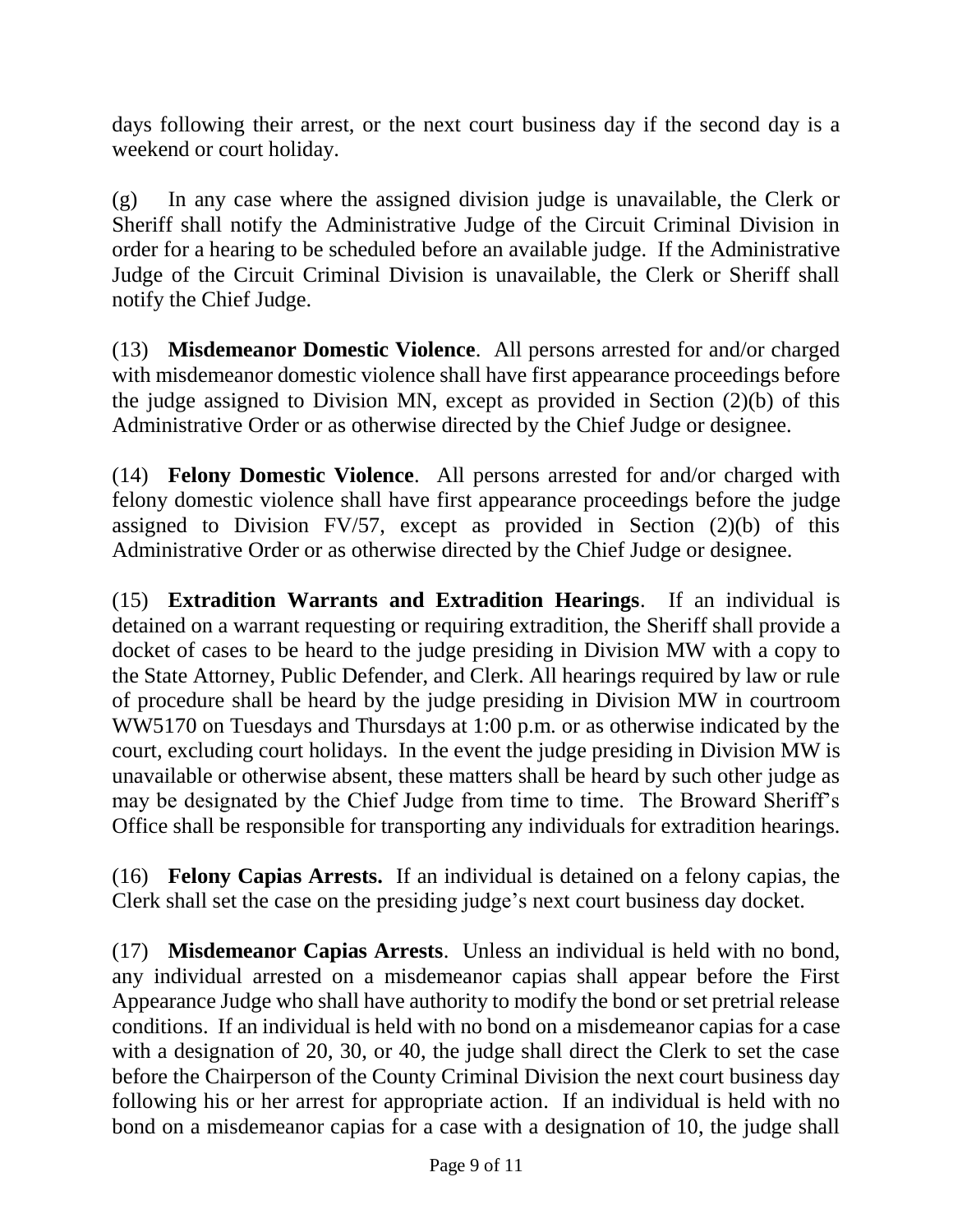direct the Clerk to set the case on the county criminal division judge's next court business day docket.

(18) **Civil Detentions.** If an individual is detained on any civil writ or other noncriminal order requiring detention, excluding a writ of arrest for failure to pay child support, the Sheriff shall advise the presiding division judge, Administrative Judge for the division, and the Chief Judge of the individual's detention. If the civil writ or other non-criminal order requiring detention, excluding a writ of arrest for failure to pay child support, is not a case pending in Broward County or the Seventeenth Judicial Circuit, the Sheriff shall advise the Administrative Judge for the division and the Chief Judge of the individual's detention. In the absence of the Chief Judge and Administrative Judge for the division, the Sheriff shall advise the Circuit Civil Duty Judge of the individual's detention.

(19) **All Other Authorized Detentions.** If an individual is otherwise detained by the Sheriff for any reason in which there is no pending case in Broward County or the Seventeenth Judicial Circuit, the Sheriff shall advise the Chief Judge of the individual's detention. In the absence of the Chief Judge, the Sheriff shall advise the Circuit Criminal and Circuit Civil Duty Judges. This includes any such person arrested on a civil warrant or contempt order.

(20) **Additional Charges or Amended Charges**. If an individual in custody is charged with additional crimes or the initial charges are otherwise amended, the individual shall be heard on the next First Appearance docket as to the additional crimes or amended charges as required by law or rule of procedure.

(21) **Filing of Formal Charges**. If an individual remains in the custody of the Sheriff for thirty (30) days from the date of arrest without formal charges being filed, a hearing shall be held before the First Appearance on the 33rd day following the individual's arrest. It shall be the responsibility of the Broward Sheriff's Office, State Attorney and/or Public Defender to bring such cases to the attention of the Court. It shall be the responsibility of the Broward Sheriff's Office and/or State Attorney to advise the Court in such cases where the individual is unrepresented by legal counsel.

(22) **Authority of First Appearance Judge.** Any judge presiding at any hearing authorized by this Administrative Order shall have the full power and authority of a county judge or circuit judge, as necessary, based upon the matter presented for a determination.